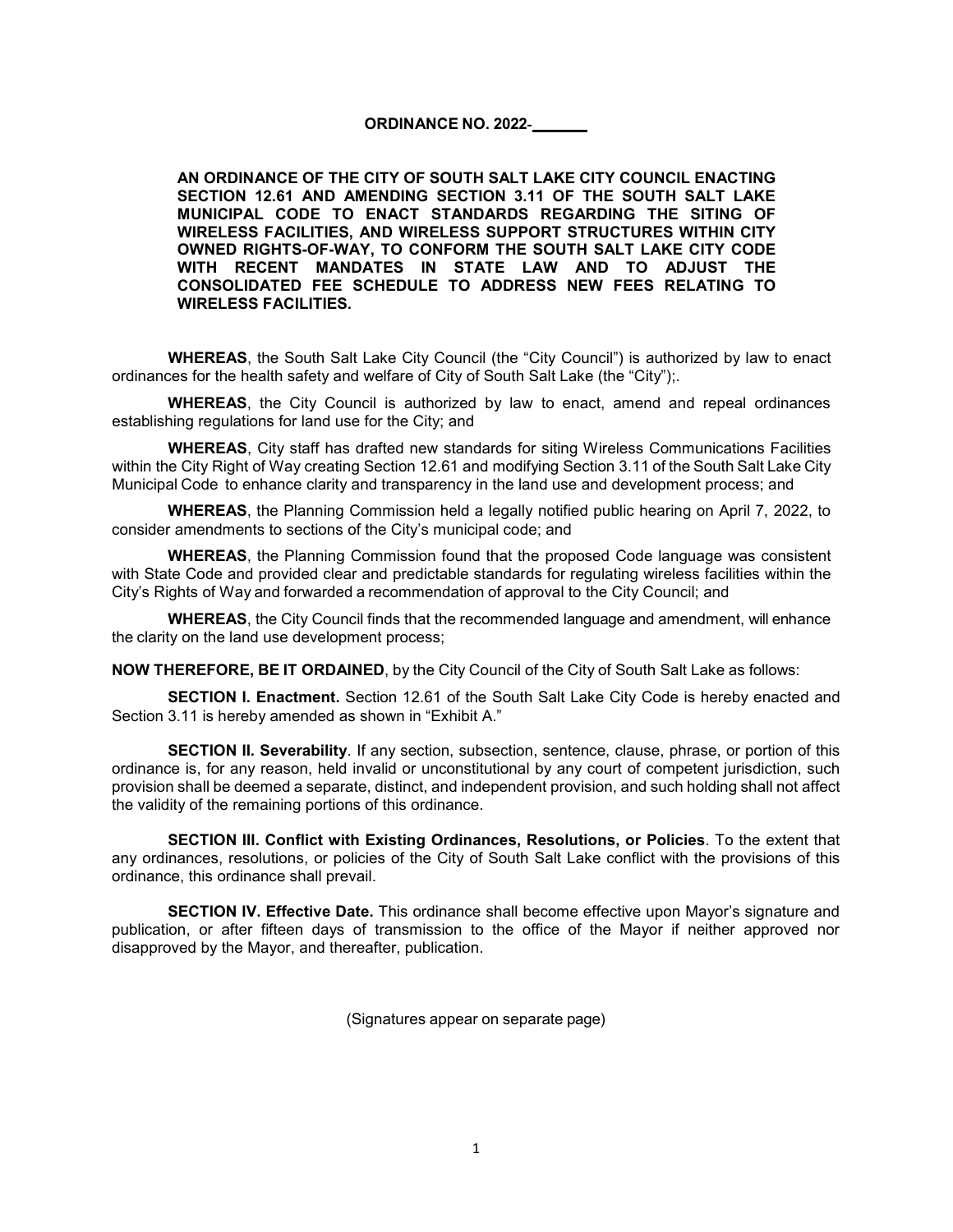| DATED this | day of | 2022. |
|------------|--------|-------|
|------------|--------|-------|

#### **BY THE CITY COUNCIL:**

Sharla Bynum, Council Chair

ATTEST:

Craig D. Burton, City Recorder

|  |  | City Council Vote as Recorded: |
|--|--|--------------------------------|
|  |  |                                |

| Bynum                                                                             |                                                                                           |  |       |
|-----------------------------------------------------------------------------------|-------------------------------------------------------------------------------------------|--|-------|
| Huff                                                                              |                                                                                           |  |       |
| Mila                                                                              |                                                                                           |  |       |
| Pinkney                                                                           | the control of the control of                                                             |  |       |
| Siwik                                                                             | $\sim$ $\sim$                                                                             |  |       |
| Thomas                                                                            | $\sim$ $\sim$                                                                             |  |       |
| Williams                                                                          |                                                                                           |  |       |
| Transmitted to the Mayor's office on this _____________day of____________________ |                                                                                           |  | 2022. |
| Craig D. Burton, City Recorder                                                    | the control of the control of the control of the control of the control of the control of |  |       |
|                                                                                   | MAYOR'S ACTION: ________________________________                                          |  |       |

Cherie Wood, Mayor

ATTEST:

Craig D. Burton, City Recorder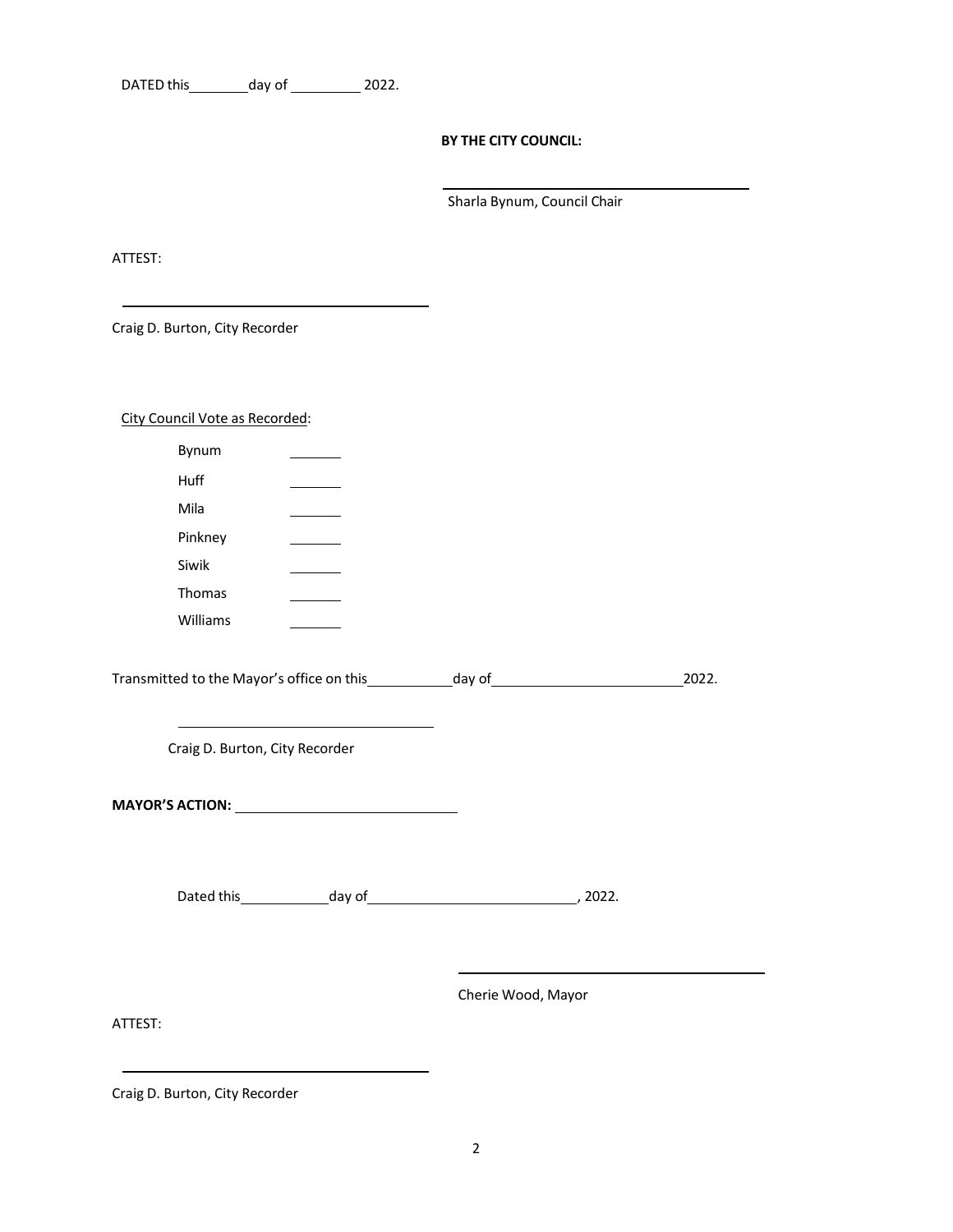#### **New ordinance proposal**

# **12.61.010 Declaration of Finding and Intent, Purpose and Goals -- Scope, Applicability, and Regulations**

- 1. Findings Regarding Rights-of-Way. The City finds that public rights-of-way within the City:
	- a. are critical to the travel and transport of persons and property in the business and social life of the City;
	- b. are intended for public uses and must be managed and controlled consistent with that intent;
	- c. can be partially occupied by the facilities of Wireless Service providers, for the enhancement of the health, welfare, and general economic wellbeing of the City and its residents; and
	- d. are a unique and physically limited resource requiring proper management to maximize the efficiency and to minimize the costs to the taxpayers of the foregoing uses and to minimize the inconvenience to and negative effects upon the public from such facilities' construction, placement, relocation, and maintenance in the rights-of-way.
- 2. Finding Regarding Compensation. The City finds that the right to occupy portions of the public rights-of-way for limited times for the business of providing Wireless Services is a valuable use of a unique public resource that has been acquired and is maintained at great expense to the City and its taxpayers, and, therefore, the taxpayers of the City should receive fair and reasonable compensation for use of the rights-of-way, subject to state law.
- 3. Finding Regarding Local Concern. The City finds that while Wireless Facilities are in part an extension of interstate commerce, their operations also involve public rights-of-way, municipal zoning, and vital business and community service, which are of local concern. The City also finds that it has the right to determine what persons and entities are granted permission to use City rights-of-way, and to determine the terms and conditions of such use.
- 4. Finding Regarding Promotion of Wireless Services. The City finds that it is in the best interests of its taxpayers and residents to promote the development of Wireless Services, on a nondiscriminatory basis, responsive to community and public interest, and to ensure availability for municipal, educational, and community services.
- 5. Findings Regarding Minimization of Impacts. The City finds that towers and other supporting Structures present aesthetic and land use concerns that should be dealt with by protecting residential, commercial, and agricultural uses, encouraging collocation whenever possible, and minimizing the number of Structures in a manner that does not discourage market access or competition.
- 6. Findings Regarding License Agreement Standards. The City finds entering a License Agreement with Providers:
	- a. fairly and reasonably compensates the City on a competitively neutral and nondiscriminatory basis as provided herein subject to Utah state law;
	- b. encourages competition by establishing terms and conditions under which providers may use valuable public property to serve the public;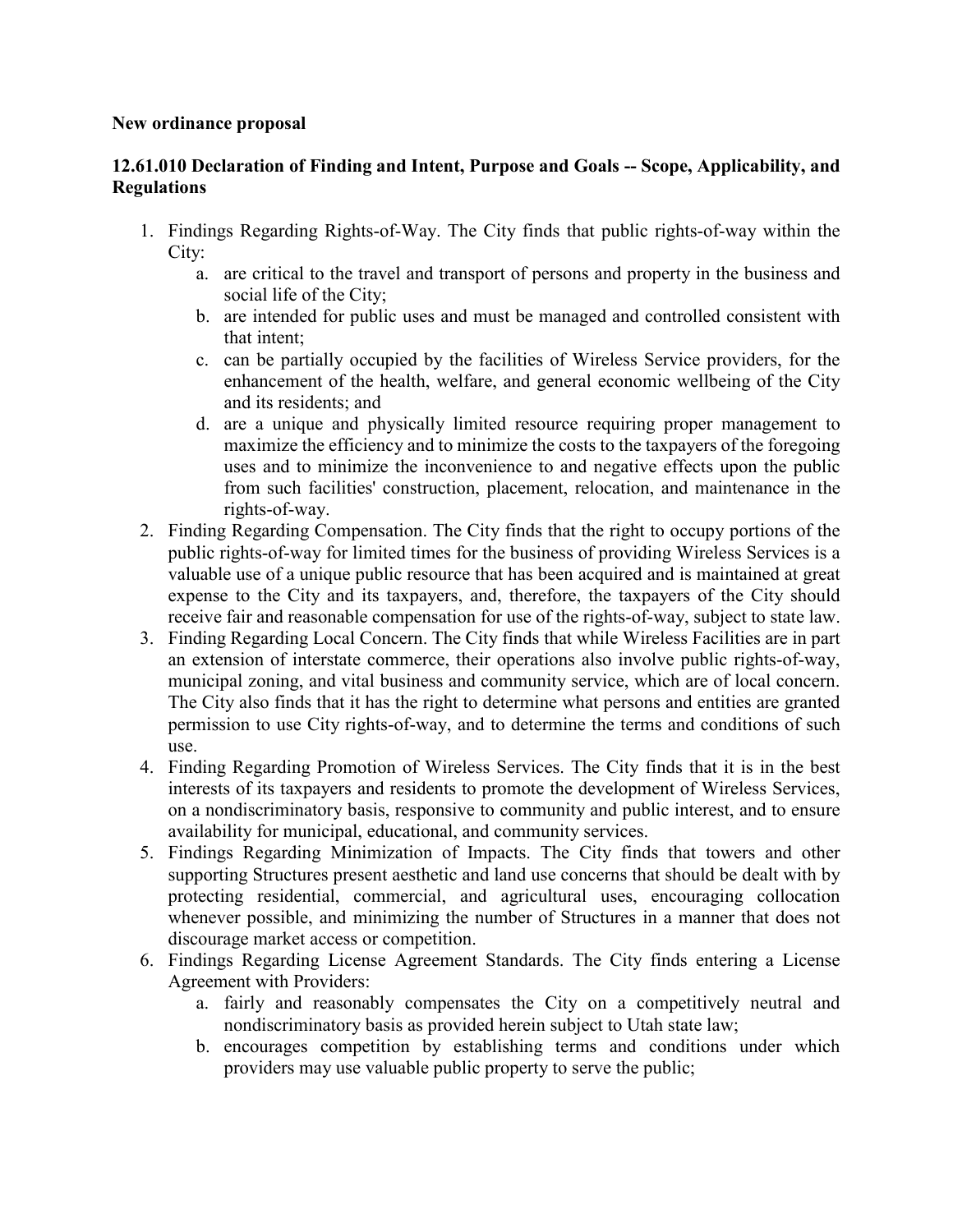- c. fully protects the public interests and the City from any harm that may flow from such commercial use of its public rights-of-way;
- d. protects the police powers and proprietary authority of the City with respect to its rights-of-way, in a manner consistent with federal and state law;
- e. otherwise protects the public interests in the development and use of the City infrastructure; and
- f. protects the public's investment in improvements in the public rights-of-way.
- 7. The purpose of this Chapter is to establish requirements for the siting and use of Wireless Facilities in City-owned rights-of-way in a manner that facilitates the delivery of Wireless Services within the City, while minimizing associated adverse impacts. The goals of this Chapter are to:
	- a. provide for the managed development and installation, maintenance, modification, and removal of Wireless Services infrastructure in the City with the fewest number of Wireless Facilities and Structures to provide adequate wireless communications coverage, without unreasonably discriminating against Providers of functionally equivalent services including those who install, maintain, and operate Wireless Facilities;
	- b. promote and protect the public health, safety, and welfare, and specifically, protecting aesthetic values, by reducing the visibility of Wireless Facilities and Structures to the fullest extent possible through techniques including, but not limited to, camouflage or concealment, and design techniques, and undergrounding of Wireless Facilities and the equipment associated therewith where reasonably possible;
	- c. encourage the deployment of smaller, less intrusive Wireless Facilities to supplement existing telecommunications facilities where possible;
	- d. encourage the location of Structures in non-residential areas, in a manner that minimizes the total number of Structures needed throughout the community;
	- e. encourage owners and users of antennas and Structures to locate them, to the extent possible, in areas where the adverse impact on the community is minimized;
	- f. enhance the ability of Providers to provide such Wireless Services to the community quickly, effectively, and efficiently; and
	- g. effectively manage Wireless Facilities in the public right-of-way.
- 8. This Chapter provides the basic local scheme for providers of Wireless Services and systems that require the use of City-owned rights-of-way, including providers of both the system and service, and those providers of the system only.
- 9. The requirements set forth in this Chapter apply to all Wireless Facilities and Structures located within City-owned right-of-way, and to all applications to locate or modify Wireless Facilities and Structures within City-owned right-of-way.
- 10. This Chapter shall apply to all future Providers and to all Providers in the City prior to the effective date hereof, whether operating with or without a site license agreement.
- 11. This chapter does not apply to video systems, wireline services, or macro wireless facilities.
- 12. In addition to the requirement set forth in this chapter, the City may adopt rules and regulations that the City deems necessary to accomplish the purpose of this chapter. The City shall make any applicable rules and regulations publicly available.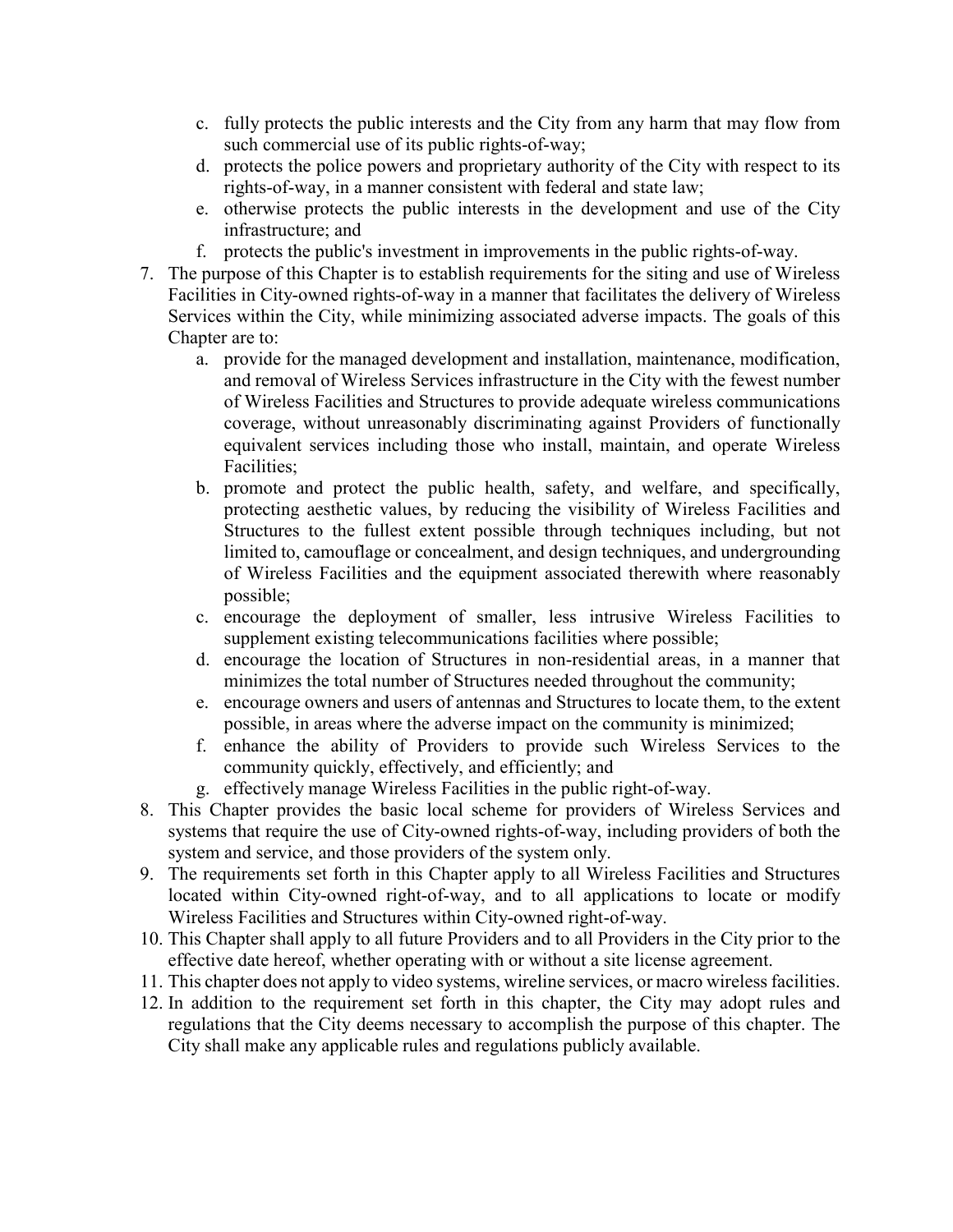## **12.61.020 Definitions**

For purposes of this chapter, all terms, phases, words, and their derivatives shall have the meaning set forth in this section and as defined in Utah Code Ann. §54-21-101 et seq. as amended, or its successor provisions. The words "shall" and "will" are mandatory and "may" is permissive. Words not defined shall be given their common and ordinary meaning.

- **1. City-owned Pole** means a light pole, utility pole, or similar Structure that is owned by the City.
- **2. Collocate** means to install, mount, maintain, modify, operate, or replace a Wireless Facility on a Wireless Support Structure or Utility Pole, or, for ground-mounted equipment, adjacent to a Wireless Support Structure or Utility Pole or City-owned Pole.
- **3. Decorative Pole** means a City-owned Utility Pole that is specially designed for an aesthetic purpose.
- **4. Discretionary Right-of-way or Discretionary ROW** means any ROW that is adjacent to single-family residential lots, other multifamily residents, or undeveloped land that is designated for residential use by zoning or deed restrictions, and is adjacent to a street or thoroughfare that is 60 feet wide or less.
- **5. Discretionary Use** means:
	- (i) the Collocation of a Large Wireless Facility in any ROW;
	- (ii) the installation of a Wireless Support Structure in any ROW;
	- (iii) the installation of a new Utility Pole in a Discretionary ROW, or
	- (iv) any use that is not a Permitted Use.
- **6. Large Wireless Facility** means any Wireless Facility that does not qualify as a Small Wireless Facility or a Micro Wireless Facility.
- **7. License Agreement** means an agreement between a Provider and the City that sets forth the general terms and conditions pursuant to which the Provider may install and operate Wireless Facilities in City-owned ROW.
- **8. Micro Wireless Facility** means a type of Small Wireless Facility that only provides Wi-Fi service, that does not have an exterior antenna longer than 11 inches, and that is no larger in dimension than 24 inches in length, 15 inches in width, and 12 inches in height, not including the exterior antenna.
- **9. Permitted Right-of-way or Permitted ROW** means any ROW that is not a Discretionary ROW.
- **10. Permitted Use** means:
	- (i) the Collocation of a Small Wireless Facility in any ROW, or
	- (ii) the installation of a new Utility Pole in Permitted ROW.
- **11. Provider** means a person that provides Wireless Services to customers or a person that builds or installs Wireless Facilities.
- **12. Right-of-Way ("ROW")** means the surface of and the space above and below any public street, road, sidewalk, alley, or other way of any type whatsoever dedicated to public pedestrian or vehicular use, now or hereafter existing as such within the City. ROW does not include federal interstate highways or fixed guideways for public transit.
- **13. Site License** means a license, approved pursuant to this Chapter, that authorizes a Provider to install and operate Wireless Facilities in a ROW, subject to the terms of this Chapter and a License Agreement.
- **14. Small Wireless Facility** means a type of Wireless Facility: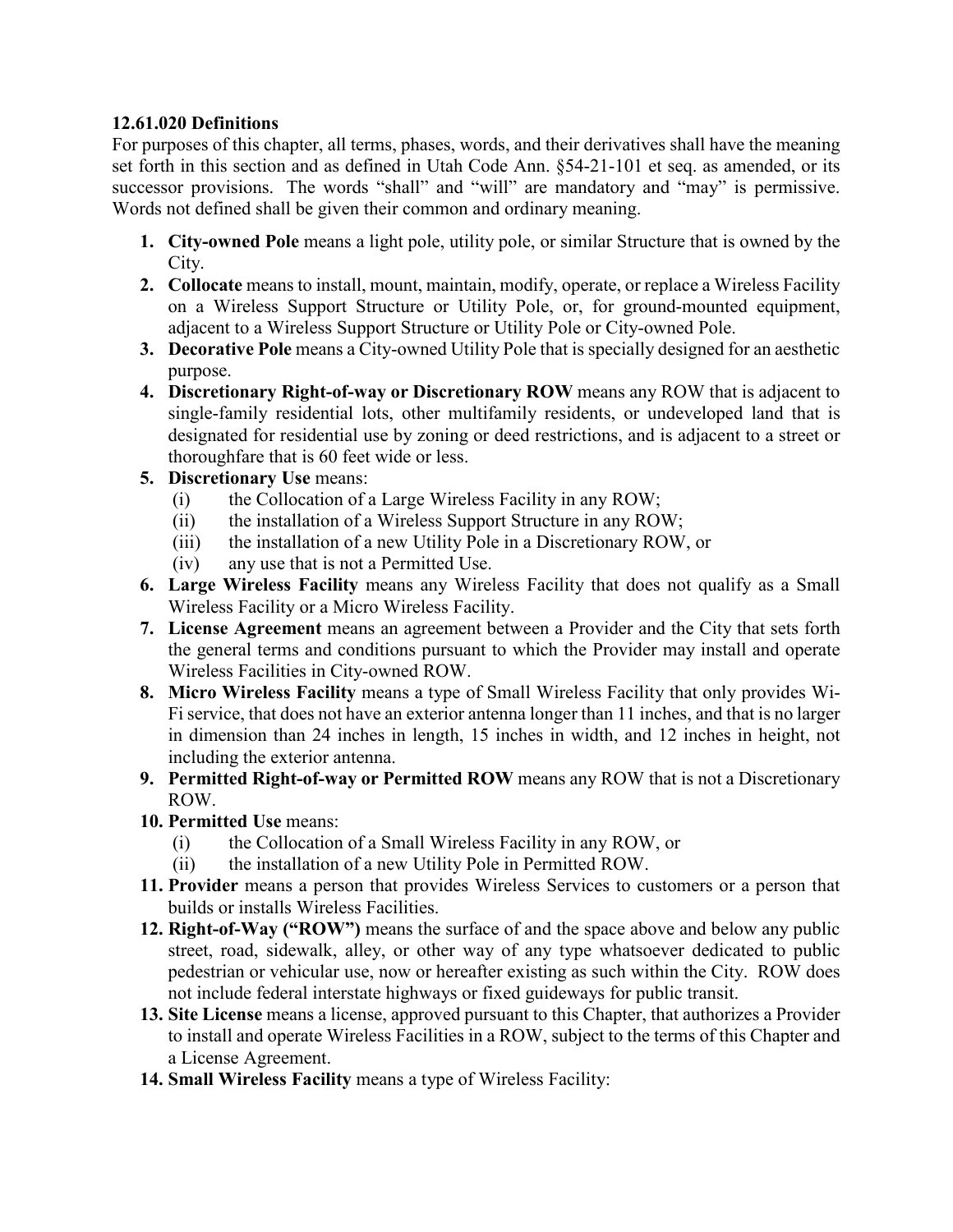- a. on which each wireless Provider's antenna could fit within an enclosure of no more than six cubic feet in volume; and
- b. for which all wireless equipment associated with the Wireless Facility, whether ground-mounted or pole-mounted, is cumulatively no more than 28 cubic feet in volume, not including any:
	- i. electric meter,
	- ii. concealment element,
	- iii. telecommunications demarcation box,
	- iv. grounding equipment,
	- v. power transfer switch,
	- vi. cut-off switch,
	- vii. vertical cable run for the connection of power or other service,
	- viii. wireless Provider antenna, or cable that is immediately adjacent to or directly associated with a particular Collocation, unless the cable is a wireline backhaul facility in which case the cable should be included in calculating the total volume of the associated equipment.
- **15. (a) Utility Pole** means a pole or similar structure that is in a right-of-way and is or may be used for: wireline communications, electric distribution, lighting, traffic control, signage, or the Collocation of a Small Wireless Facility.
	- **(b)** Utility Pole does not include a Wireless Support Structure, a structure that supports electric transmission lines, or City-owned poles.
- **16. (a) Wireless Facility** means equipment at a fixed location that enables wireless communication between user equipment and a communications network, including a radio transceiver, an antenna, a coaxial or fiber-optic cable, a regular or backup power supply, or comparable equipment.

**(b)** Wireless Facility does not include the structure or an improvement on, under, or within which the equipment is Collocated, or a coaxial or fiber-optic cable that is (i) between Wireless Support Structures or Utility Poles, (ii) not immediately adjacent to or directly associated with a particular antenna, or a (iii) wireline backhaul facility.

- **17. Wireless Service** means any service using licensed or unlicensed spectrum, whether at a fixed location or mobile, provided to the public using a Wireless Facility. Wireless Service includes the use of Wi-Fi.
- **18. (a) Wireless Support Structure** means an existing or proposed structure that is:
	- **(i)** in a Right-of-Way; and
	- **(ii)** designed to support or capable of supporting a Wireless Facility, including a monopole, tower, billboard, or building.
	- **(b)** Wireless Support Structure does not include a structure designed solely for the Collocation of a Small Wireless Facility, Utility Poles, or electric power poles owned by the City or by an interlocal entity.

#### **12.61.030 License Applications and Other Requirements for Use of the Right-of-Way**

1. Before a Provider may construct or install a Wireless Facility or Structure in the ROW, the Provider shall obtain a Site License from the City as described in this Chapter, except to the extent this requirement is preempted by federal or state law.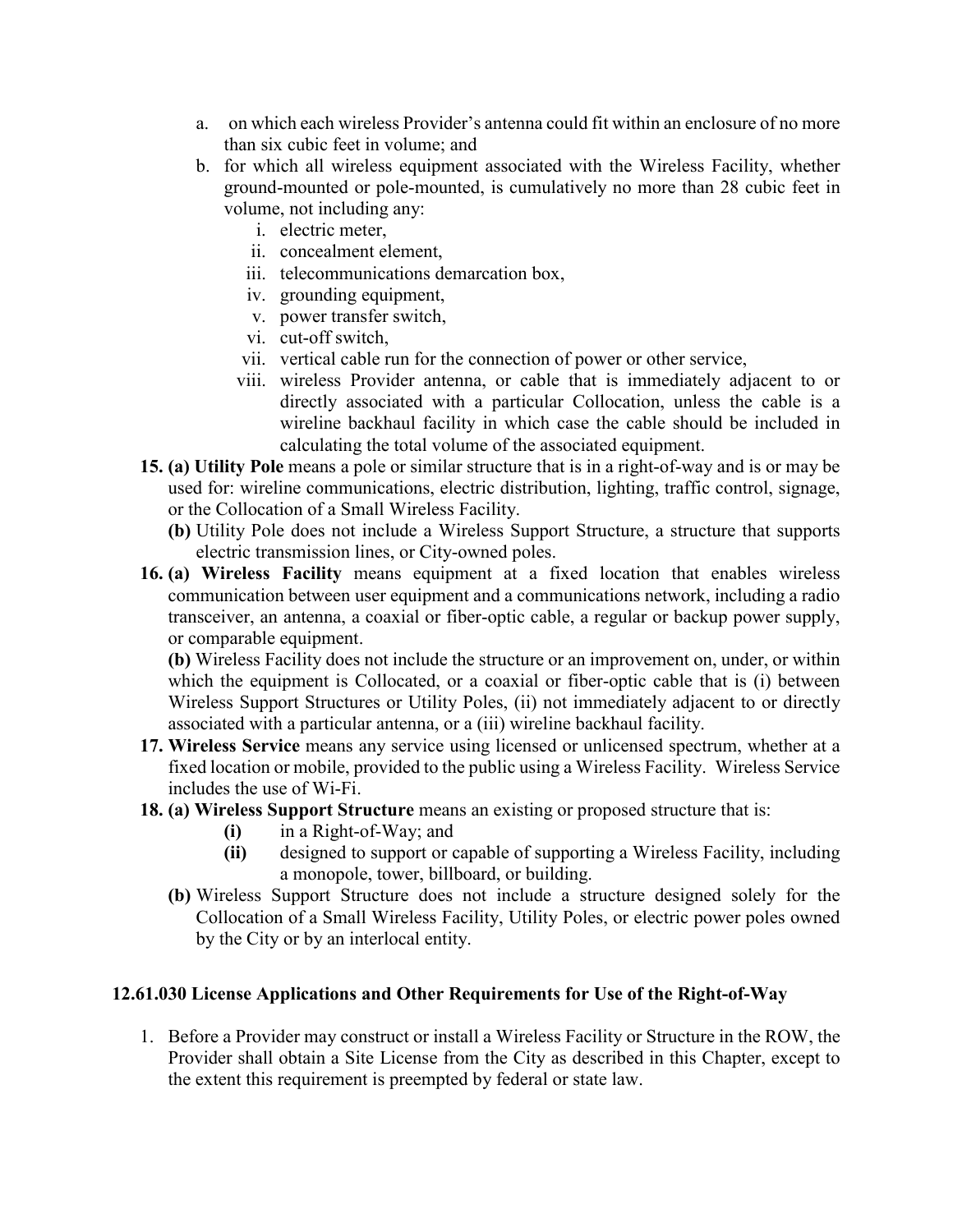- 2. The City shall create an application for a Site License, which shall include a copy of the City's standard License Agreement.
- 3. The application must, at a minimum, include the following information:
	- (A)The type of Site License sought, e.g., Collocation of Small Wireless Facility, Collocation of Large Wireless Facility, installation of new Utility Pole, or installation of new Wireless Support Structure. If the Site License is for a Collocation, the application must designate the type of Utility Pole or Wireless Support Structure on which the Wireless Facility will be mounted, e.g., existing Utility Pole or Wireless Support Structure, an existing City-owned Pole, etc.
	- (B) The location of the proposed Wireless Facility, Utility Pole, or Wireless Support Structure, including the designation of the proposed ROW as Permitted or Discretionary.
	- (C) A scaled site plan, rendering or photo simulation, scaled elevation view and other supporting drawings and calculations, showing the location and dimension of all improvements. The submittal must include sufficient information to determine compliance with the standards and requirements of this Chapter, specifically including information concerning Utility Pole or Wireless Support Structure height and location within the ROW, compliance with the City's intersection and driveway sight distance standards, and compliance with the Americans with Disabilities Act.
	- (D)If applicable, an industry-standard pole load analysis indicating that the Utility Pole or Wireless Support Structure on which the Wireless Facility will be mounted will safely support the load.
- 4. A Provider shall indicate on the application whether the Provider believes the application to be for Discretionary Use or Permitted Use.
- 5. If a Provider desires to be exempt from the Site License Fee, the Provider must submit evidence that the Provider is subject to the Municipal Telecommunications License Tax pursuant to Utah Code Ann. § 10-1-401 et seq.
- 6. An applicant for a Site License shall submit to the Community Development Department a complete application and, if the applicant does not already have a previously executed License Agreement with the City, a signed License Agreement.
- 7. The City may require an applicant to submit additional information for any application for a Site License for a Discretionary Use before considering the Application complete.
- 8. The City shall process applications as described in Section 12.61.060. and 12.61.060
- 9. The City will not issue any Site Licenses to a Provider until the Provider and the City have executed a License Agreement, as described in Section 12.61.050.
- 10. The grant of a Site License to a Provider does not excuse the Provider from obtaining:
	- (i) any other permit or authorization required for the privilege of transacting and carrying on a business within the City required by the ordinances and laws of the City;
	- (ii) any other permit, agreement or authorization required in connection with the use of property or facilities owned by third parties; or
	- (iii) any other permit or authorization required in connection with excavating or performing other work in or along the ROW.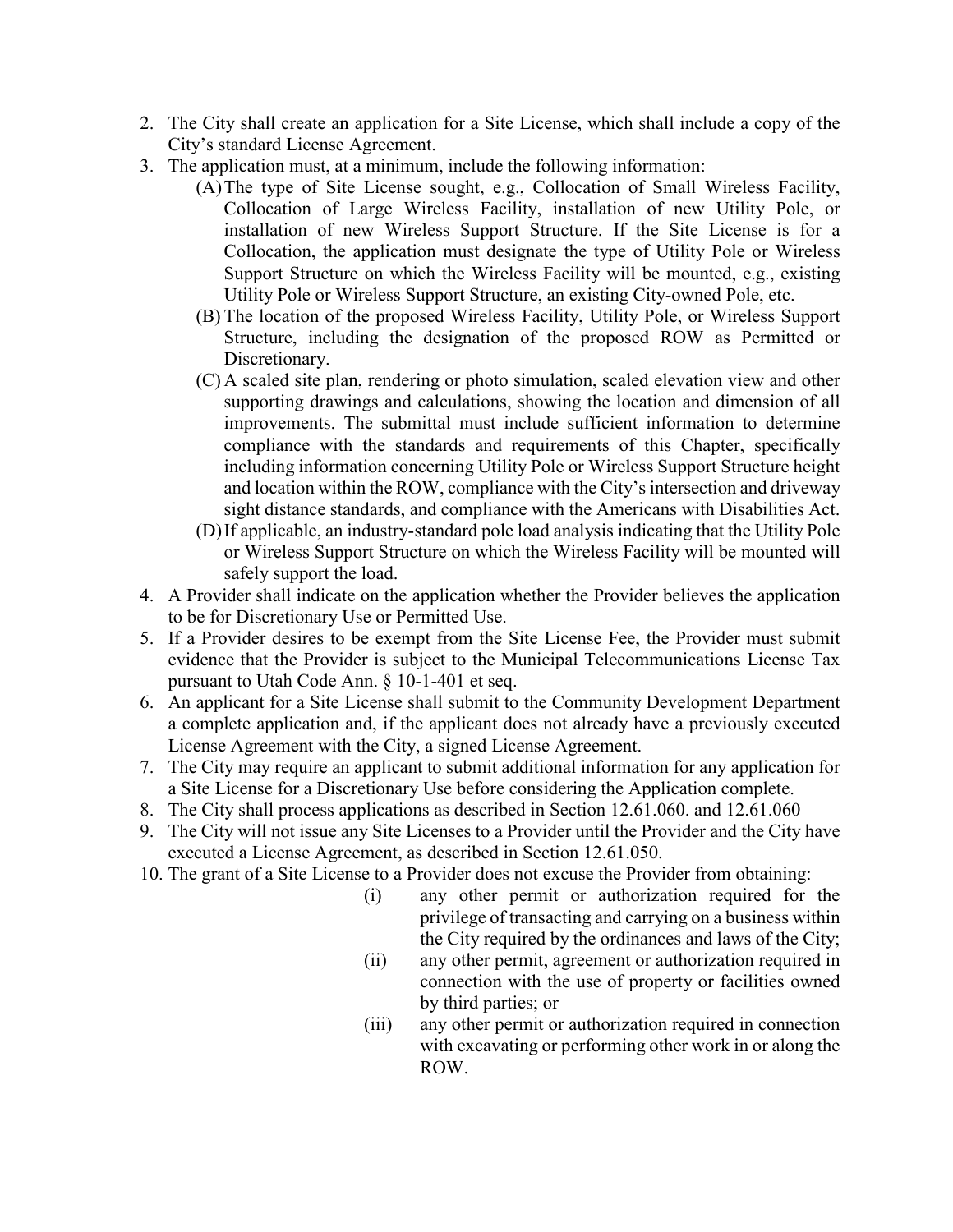- 11. Before offering or providing any services pursuant to the License Agreement, a Provider shall obtain any and all regulatory approvals, permits, authorizations or licenses for the offering or provision of such services from the appropriate federal, state and local authorities, if required, and shall submit to the City upon the written request of the City evidence of all such approvals, permits, authorizations or licenses.
- 12. Consolidated Applications.
	- a. A Provider may submit to the City Community Development Department a consolidated application for Site Licenses to collocate up to 25 Wireless Facilities, so long as the Wireless Facilities are of substantially the same type and proposed for Collocation on substantially the same types of structures.
	- b. A Provider may submit a consolidated application for site license to cover the installation, modification, or replacement of up to 25 Utility Poles or Wireless Support Structures.
	- c. In any 30-day period, a Provider may not file more than (i) one consolidated application, or (ii) multiple applications that collectively seek Site Licenses for a combined total of more than 25 Wireless Facilities and Structures.

## **12.61.040 Nature of License**

- 1. A Site License granted under this Chapter does not convey legal title or equitable title in the ROW.
- 2. A Site License is only the right to occupy the ROW on a nonexclusive basis for the limited purposes and for the limited period stated in the license.
- 3. The right described in Paragraph 2 may not be subdivided, assigned, or subleased except as may be expressly provided in a License Agreement.
- 4. A Provider's use of the ROW pursuant to a Site License shall be subject to the prior and continuing right of the City to use any and all parts of the ROW exclusively or concurrently with any other person or entity, and shall be further subject to all deeds, easements, dedications, conditions, covenants, restrictions, encumbrances, and claims of title of record which may affect the ROW.

#### **12.61.050 License Agreements**

- 1. The City is authorized to issue nonexclusive licenses governing the installation, construction, operation, use, and maintenance of Wireless Facilities, Utility Poles, or Wireless Support Structures in the ROW, in accordance with the provisions of this Chapter. Any such licenses will be granted through an executed License Agreement entered into between the City and Provider, and subsequent Site Licenses that apply and extend the terms of the License Agreement to specific locations in the ROW.
- 2. License Agreements shall include exhibits detailing the locations and technical specifications of Wireless Facilities, Utility Poles, and Wireless Support Structures.
- 3. Non-Discrimination: The City shall enter into License Agreements with Providers on a non-discriminatory basis. Notwithstanding the foregoing, the City may negotiate additional or different terms with different Providers, in the exercise of the City's reasonable discretion and pursuant to the City's reserved police powers and the City's rights in the ROW.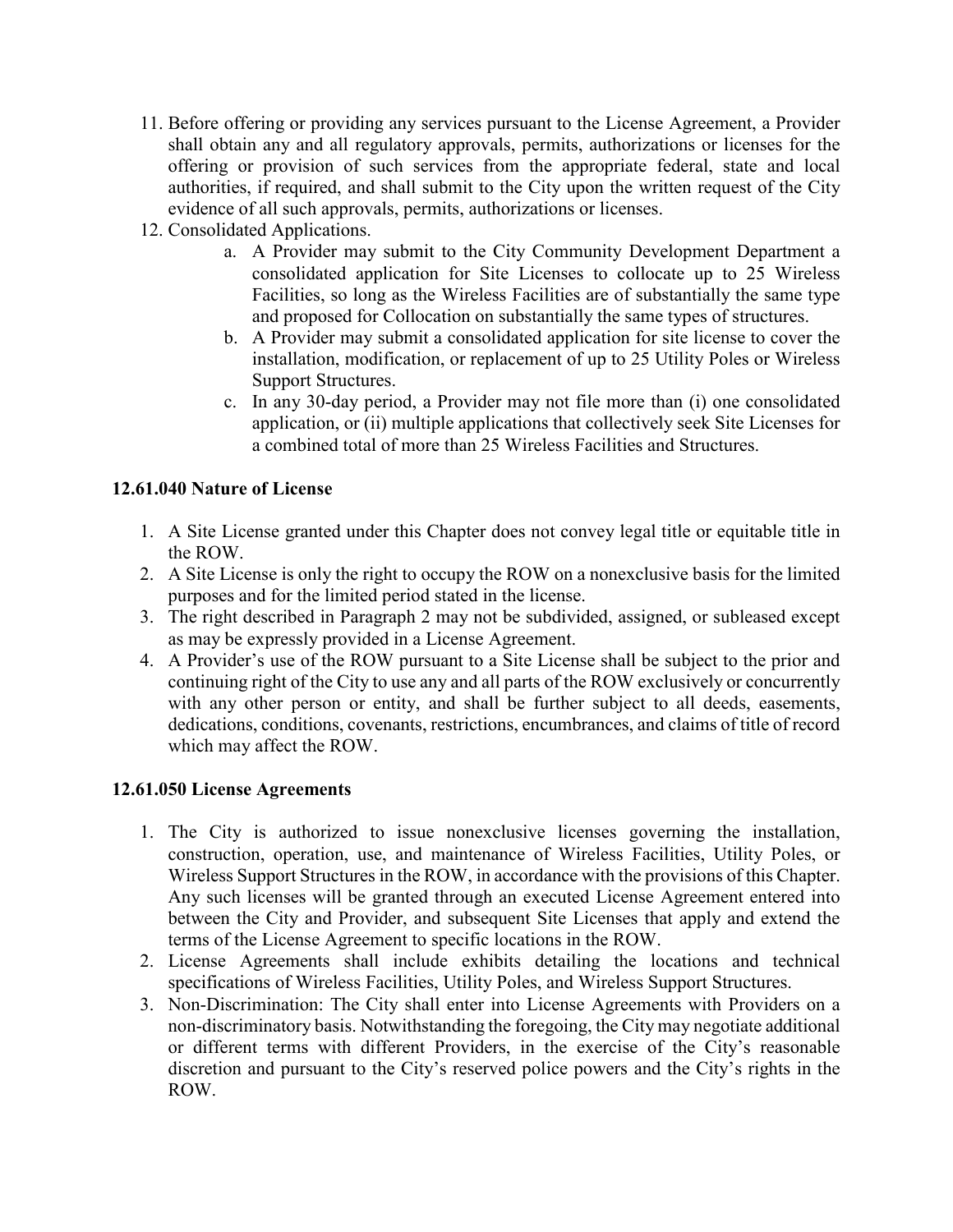- 4. Term: License Agreements will be for a term of ten (10) years. Individual Site Licenses will be for a term of ten (10) years and will be subject to all the terms and conditions of the License Agreement, as such License Agreement may be renewed and amended from time to time.
- 5. Compensation: The License Agreement will require the Provider to pay fair and reasonable compensation to the City for (i) the administrative expenses associated with entry into the License Agreement and individual Site Licenses, (ii) the Provider's use of ROW, including the City's expenses associated with maintenance and management of the Provider's use of ROW, and (iii) other applicable fees.
	- a. Application Fee: In order to offset the cost to the City to review applications, Providers shall pay a non-refundable Application Fee, as applicable to the type of application, in an amount established in the Consolidated Fee Schedule. The Application Fee must be paid at the time the application is submitted to the City.
	- b. Site License Fee: In order to offset the cost to the City of inspecting and managing licensed Wireless Facilities, and to compensate the City for the use of the ROW, the License Agreement will require Providers to pay an annual fee for each Site License, as established in the Consolidated Fee Schedule.
	- c. Other Fees: Providers must also pay all other applicable fees established in the City Code, specifically including but not limited to fees for building permits, right-ofway permits, and business licensing.
- 6. Insurance, Indemnity, and Security: Prior to the execution of a License Agreement, a Provider shall:
	- a. deposit with the City an irrevocable, unconditional letter of credit, cash security, or bond as required by the terms of the License Agreement;
	- b. obtain and provide proof of the insurance coverage required by the License Agreement; and
	- c. indemnify the City as set forth in the License Agreement.
- 7. A Provider desiring to remove, replace, or otherwise modify an existing Wireless Facility in the public way shall first enter into an amendment to the Provider's License Agreement with the City such that exhibits reflect the removal, replacement, or modification of the Wireless Facility.

## **12.61.060. Processing Applications.**

1 (a) Within 30 days of the day on which when an application is submitted to the City, the City shall determine whether the application is complete, and shall notify the Provider of that determination in writing.

(b) If the City determines that an application is incomplete, the City shall specifically identify the missing information in the written notification to the Applicant and the rule or regulation creating the obligation to submit the information.

(c) The processing deadline will be tolled from the date when the City sends the written notification until the date when the Provider submits the missing information.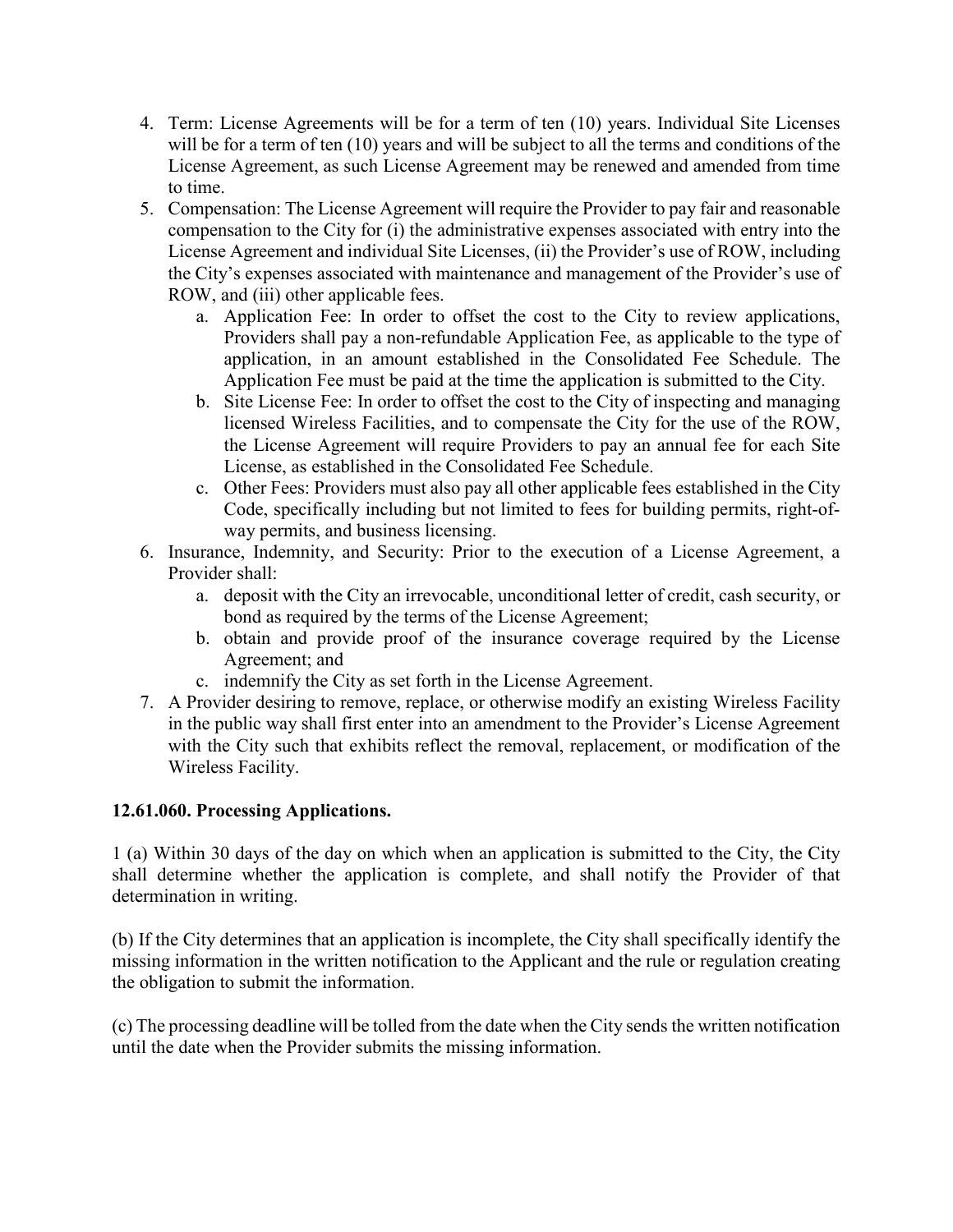(d) If the Provider does not submit the missing information within 90 days after the date of the written notification, the application will expire.

2. The City shall approve or deny applications in accordance with the following deadlines:

(a) Applications for the Collocation of Small Wireless Facilities shall be approved or denied within 60 days after the day when the City receives a complete application.

(b) The City may extend the deadline described in Paragraph  $(2)(a)$  by a single additional period of 10 days by sending the applicant written notice of the extension before the applicable deadline.

(c) Applications for new, modified, or replacement Utility Poles shall be approved or denied within 105 days after the day when the City receives a complete application. The City may extend this deadline by a single additional period of 10 days by sending the applicant written notice of the extension before the applicable deadline.

3. (a) If the City denies an application, the City shall provide the applicant with a written decision that documents the basis for the denial, and shall send that decision to the applicant on the next business day that the City denies the application.

(b) If the City denies an application for one or more Utility Poles, or one or more Small Wireless Facilities in a consolidated application, the City shall not use that denial as a basis to delay the application process for any other Utility Pole or Small Wireless Facility in the same consolidated application.

4. (a) Within 30 days after the day on which the City denies an application, the applicant may cure the deficiencies noted in the denial and resubmit the application without paying an application fee.

(b) The City shall approve or deny the resubmitted application within 30 days of receipt and shall limit its review to the deficiencies noted in the original denial unless the applicant has changed another portion of the application.

# **12.61.070 License Application Approval or Denial**

1. The Community Development Director, in consultation with the City Engineer, has authority to approve an application for a Site License according to the timelines established in Section 12.61.060.

2(a) The Community Development Director may deny an application for a Permitted Use that does not comply with the requirements of this Chapter, specifically including but not limited to Standards Applicable to Wireless Facilities in Rights-of-way and any design standards that were promulgated pursuant to this chapter and publicly available on the day the application was submitted.

(b) A denial under this Paragraph (2) shall be made in writing and shall enumerate the ways in which the application failed to comply with this Chapter.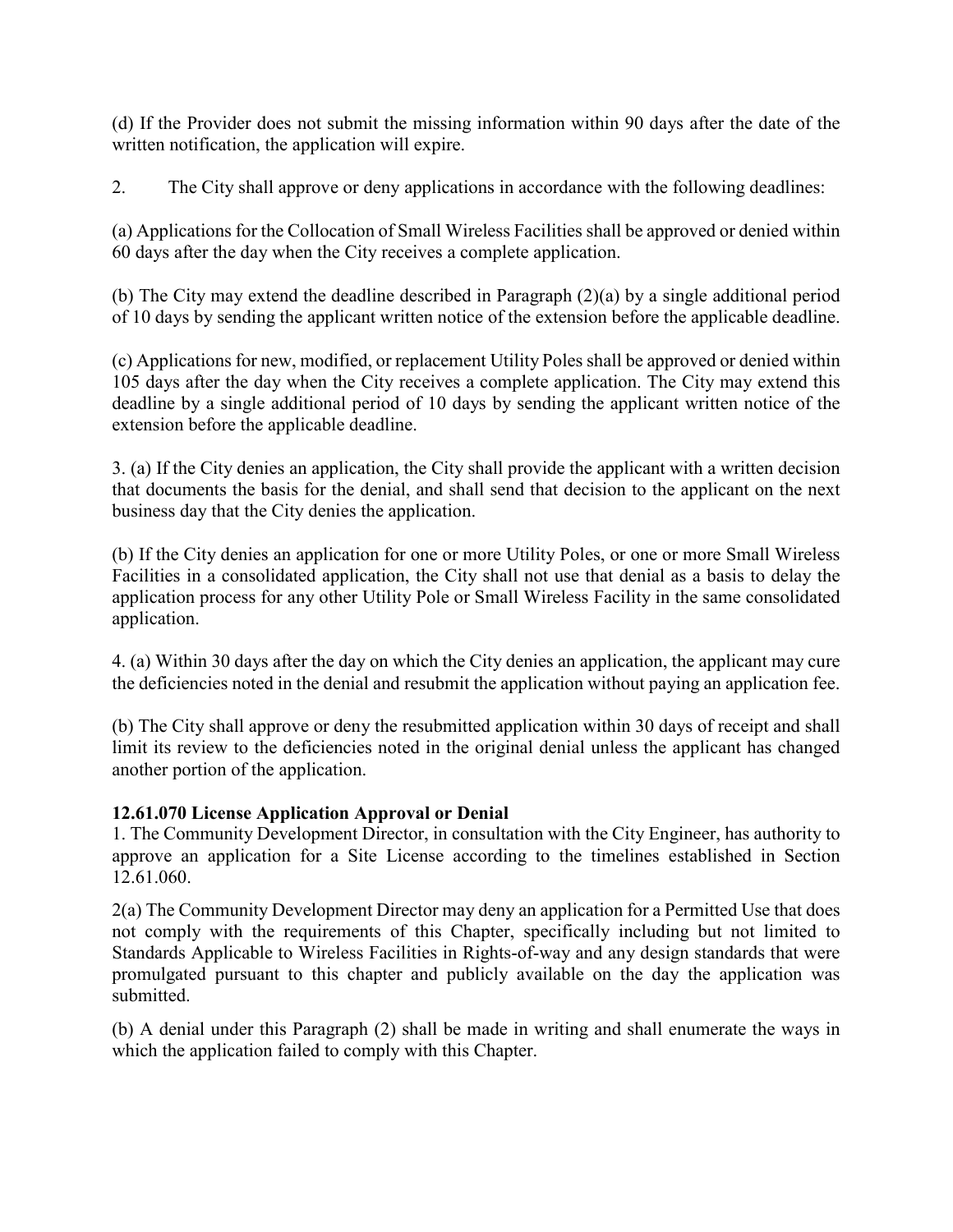3. As established by state law, the Community Development Director may deny an application if the application seeks to place a new Utility Pole in a ROW if the ROW is adjacent to a street or thoroughfare that is:

(a) not more than 60 feet wide; and

(b) adjacent to single-family residential lots, multifamily residences, or undeveloped land that is designated for residential use by zoning or deed restrictions.

4. If the Community Development Director denies an application for a Site License pursuant to Paragraph (3), the Community Development Director shall do so on a nondiscriminatory basis and provide a written denial of the application, including the rationale for the denial.

5. Upon approval of an application, the City shall issue a Site License to the Provider and inform the Provider if any other City permits are required before the Provider may proceed with construction and installation.

6. (a) An approved Site License will expire 270 days after approval if the licensed Small Wireless Facility or Utility Pole is not installed and operational.

(b) The deadline described in Paragraph (6)(a) will be tolled for any period of time during which the lack of commercial power or communications facilities delays completion, if the Applicant keeps the City reasonably apprised of the reasons for delay.

## **12.61.080 Standards Applicable to Wireless Facilities in Rights-of-Way**

The following standards, requirements, and prohibitions apply to all Wireless Facilities licensed pursuant to this Chapter.

- 1. Height. The maximum height of new or modified Utility Pole or Wireless Support Structure, including the antenna and any part of the mounted Small Wireless Facility , is 50 feet above ground level at the point of installation. The antenna of a Wireless Facility may not extend more than 10 feet above the top of an existing Utility Pole or Wireless Support Structure. All equipment mounted on new or existing Utility Poles or Wireless Support Structures must be mounted at least 8 feet above ground level.
- 2. Placement. Wireless Facilities and new Utility Pole sor Wireless Support Structures must be placed in locations that will not:
	- (i) obstruct or hinder the usual travel or public safety on the ROW;
	- (ii) create a public health or safety hazard;
	- (iii) obstruct, damage, or interfere with another utility facility in the ROW, or the use of such other utility facilities;
	- (iv) materially interfere with the safe operation of traffic control equipment;
	- (v) materially interfere with a sight line or a clear zone for transportation or pedestrians;
	- (vi) materially interfere with compliance with the Americans with Disabilities Act; or
	- (vii) violate applicable laws or legal obligations.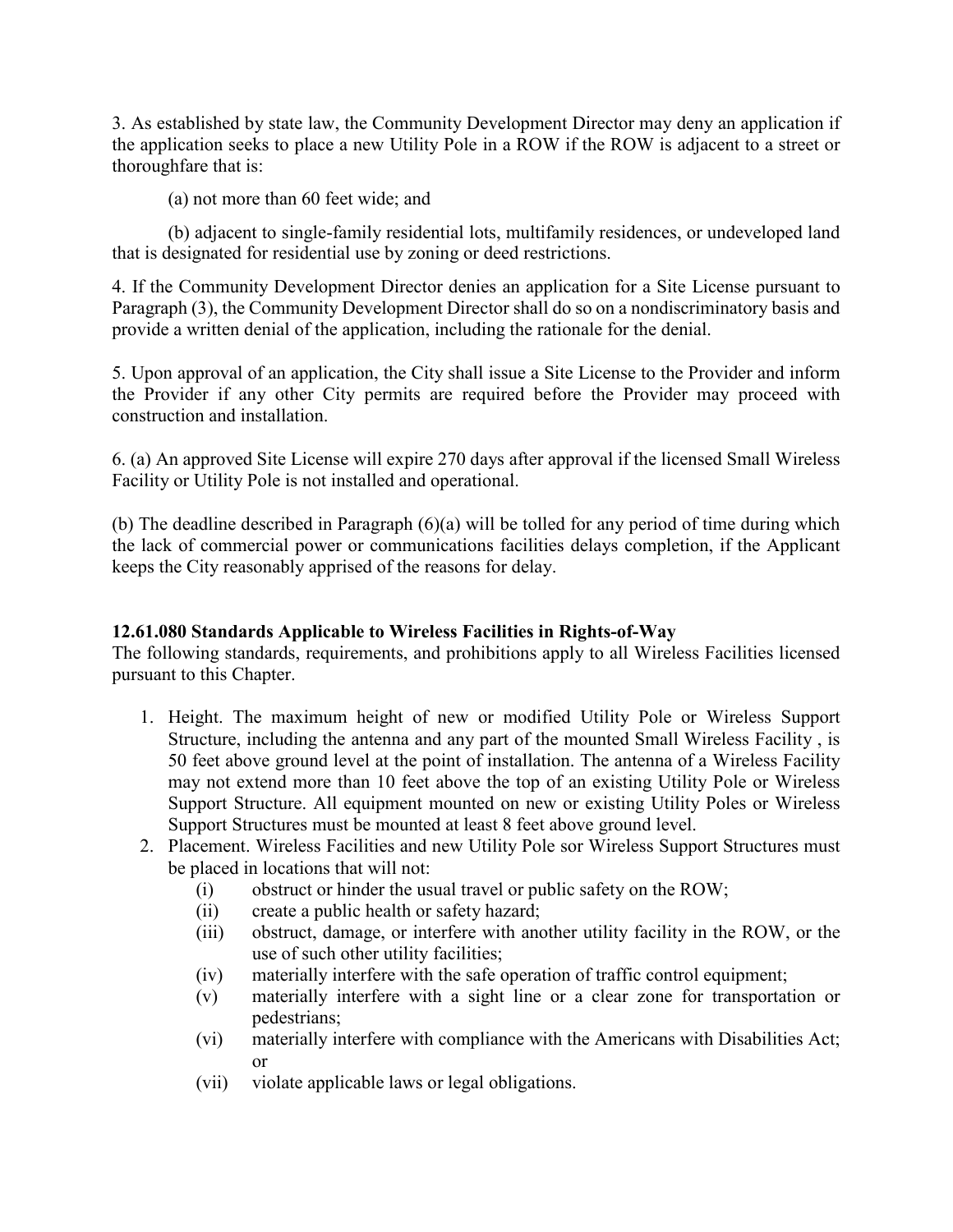- 3. Design Requirements. (a) The design of Wireless Facilities and new Utility Poles or Wireless Support Structures must comply with all design standards adopted by the City, and be architecturally integrated with existing buildings, structures and landscaping, including considerations of height, color, style, massing, placement, design and shape, such that they do not stand out when viewed with the naked eye.
	- (b) For all applications:
		- 1. exposed cabling will not be permitted;
		- 2. horizontal protrusions from the Utility Pole or Wireless Support Structure may not exceed 2 feet;
		- 3. new Utility Pole or Wireless Support Structure must be of monopole design;
		- 4. lattice Utility Poles or Wireless Support Structures will not be permitted; and
		- 5. wooden Utility Poles or Wireless Support Structures will not be permitted.
	- (c) The City may promulgate more additional design standards for Wireless Facilities and Utility Poles or Wireless Support Structures that comply with this chapter and shall make them publicly available.
- 4. Additional Design Requirements in Historic Zone. In order to maintain the historic character of the Zone, all Wireless Facilities and new Utility Poles or Wireless Support Structures in the Zone must employ screening, concealment, camouflage, or other techniques to minimize visual impacts.
- 5. Electrical Service. (a) Except as provided in Subsection (5)(b), Providers will be solely responsible for establishing electrical power services for their Wireless Facilities and for the payment of all electrical utility charges to the applicable electric service provider based upon applicable tariffs.

(b) If a Provider collocates on a City-owned pole, the Provider shall ensure it has a separate service and meter for electrical service. Otherwise, the City shall establish an equitable method of determining the Provider's share of payment for applicable electrical utility charges, including but not limited to installing a separate power meter.

- 6. Undergrounding of Lines. All communication and electrical power lines serving Wireless Facilities must be located underground, unless the Wireless Facility is Collocated on an existing Utility Pole or Wireless Support Structure that already features above-ground lines, and the owner of the existing Utility Pole or Wireless Support Structure agrees to provide communication or power service to the Wireless Facility through those existing lines. The City may require that the new electrical power line be overlashed on the existing electrical power line.
- 7. Compliance with Law. All Wireless Facilities must comply with all applicable federal, state, and local building codes and safety codes and regulations.
- 8. Additional Requirements: Wireless Facilities will be subject to any additional requirements set forth in the applicable License Agreement and Site License.
- 9. Decorative Poles. New or replacement Utility Poles must be designed to reasonably conform to the design aesthetic of Decorative Poles in the vicinity, if any.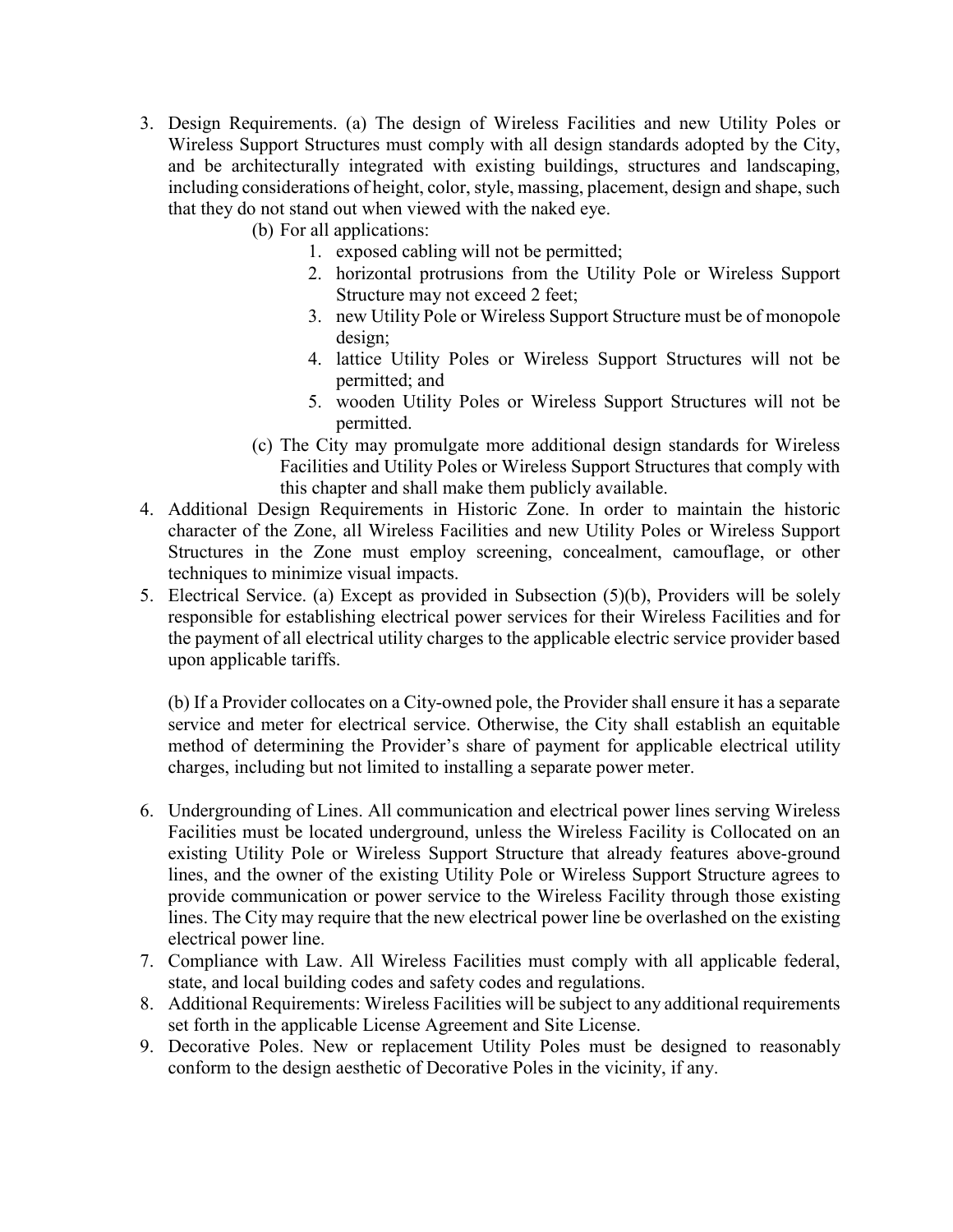## **12.61.090 Modifications of Wireless Facilities**

- 1. A Provider may not alter, modify, or enlarge a licensed Small Wireless Facility or Utility Pole without prior written consent from the City. To obtain such consent, the Provider must submit an application in accordance with Section **12.61.050.**
- 2. Applications for modifications to Wireless Facilities and Utility Poles or Wireless Support Structures will be subject to the same standards, requirements, and processing deadlines as applications for Collocations.
- 3. Notwithstanding the foregoing, a Provider is not required to submit an application or obtain consent from the City for the following activities:

(a) routine maintenance on a Small Wireless Facility or Utility Pole,

(b) replacement of a Small Wireless Facility with a Small Wireless Facility that is substantially similar or smaller in size, and

(c) the installation, placement, maintenance, operation, or replacement of a Micro Wireless Facility that is strung on a cable between existing Utility Poles in compliance with the National Electrical Safety Code.

- 4. A Provider shall provide the City with 30-day advance notice of any such activity described in Paragraph 3.
- 5. A Provider must apply for a building permit or ROW permit in accordance with City Code for any work that requires excavation or the closure of sidewalks or vehicular lanes. The requirement to obtain a permit applies even for work that is exempted from the application process pursuant to Subsection C, above.
- 6. Any approved modifications will be documented in a new or amended Site License.

## **12.61.100 Lighting**

(1) Except as provided in Subsection (2), only lighting as is necessary to satisfy FAA requirements is permitted on a Utility Pole or Wireless Support Structure. White strobe lighting will not be allowed, unless specifically required by the FAA. Security lighting for the equipment shelters or cabinets and other on the ground ancillary equipment is permitted, as long as it is appropriately down shielded to keep light within the boundaries of the site and utilizes a below-grade junction box.

(2) Nothing in this section prohibits the collocation of a wireless facility on an existing light pole.

## **12.61.110 Maintenance**

- 1. Provider shall maintain:
	- a. all parts of its wireless communication system in a non-dangerous condition, as determined by the City; and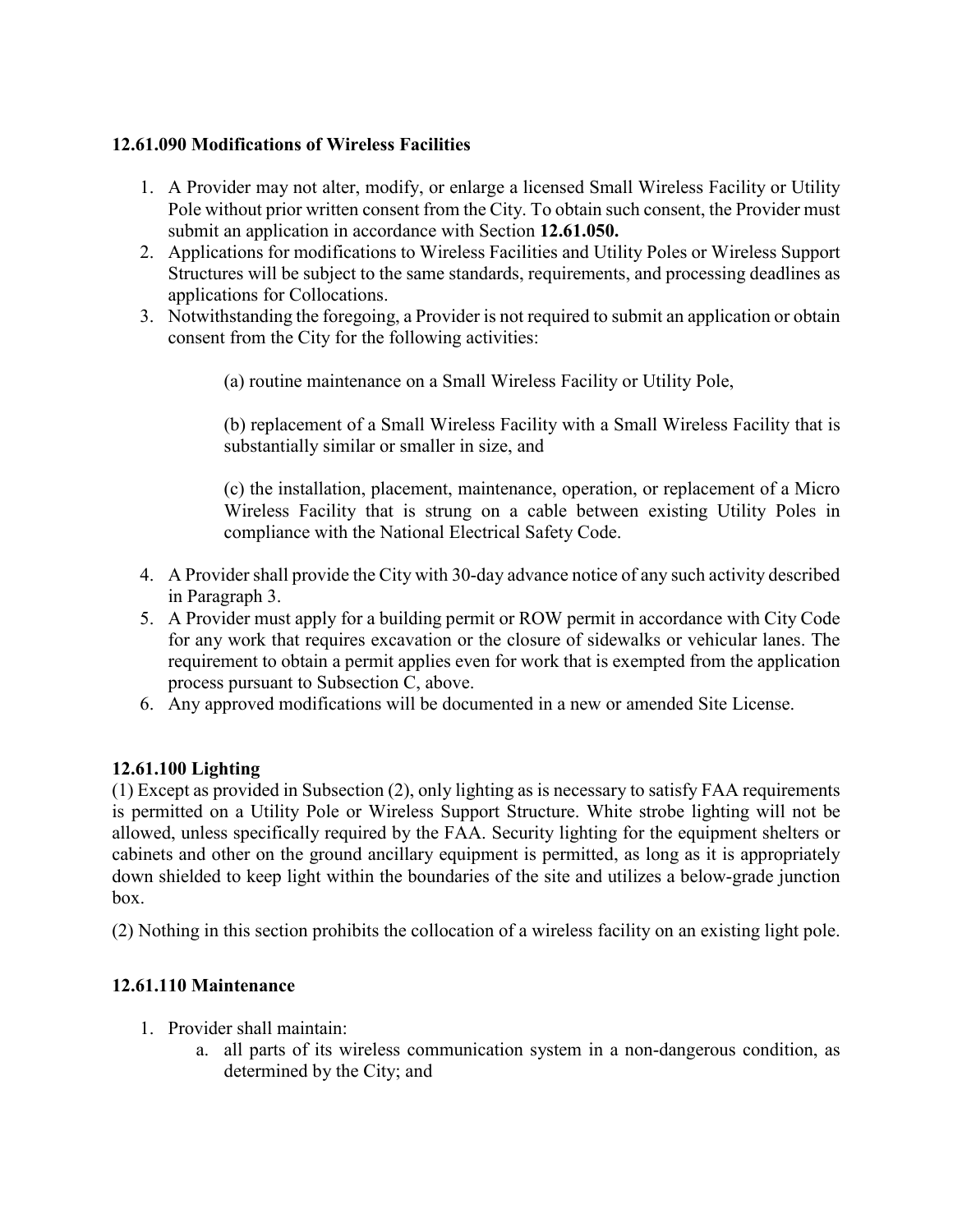- b. its system in accordance with standard prudent engineering practices and shall conform with all applicable codes and all applicable standards.
- 2. The City is not responsible for any impact that one wireless communication system has on another wireless communication system, regardless of whether the City has approved one wireless communication system for collocating with another wireless communication system.

### **12.61.120 Enforcement and Remedies**

- 1. The City is responsible for enforcing and administering this chapter, and the Mayor or the Mayor's designee, is authorized to give any notice required by law or under any wireless site license agreement.
- 2. In the event that an individual or entity violates this chapter, the City will notify the violating party of the violation and provide 30 days for the party to cure the violation.
- 3. If the violation is not cured within 30 days, the City may:
	- 1. fine the violating party \$500 per day until the violation is cured; and
	- 2. terminate or suspend any franchises, permits, or licenses held by the violating party.
- 4. If the violation is not cured within 180 days of the City's notice, the City may remove and impound the grantee's equipment until the violation has been cured.
- 5. The violating entity may appeal the City's notice of violation within 10 days of the date of the notice of violation in accordance with section **12.61.130**.

#### **12.61.130 Appeal of Decisions**

- 1. A party may appeal a denial of an application to the administrative law judge. A complete notice of appeal shall be filed within ten (10) business days of the decision which is appealed, including the following information:
	- (A)the name, address and telephone number of the applicant and the applicant's agent, if any;
	- (B) the decision appealed;
	- (C) grounds for the appeal; and
	- (D) a description of the action claimed by the applicant to be incorrect.
- 2. The hearing will be conducted pursuant to and subject to the processes and standards set forth in Chapter 2.22.

#### **3.11.040 Building, Planning, and Zoning.**

A. Building Permits and Fees. Total Building Permit Fees (Building Fee + Plan Check Fee + State Surcharge Fee) are calculated based upon the most current International Code Council Building Valuation Data (ICCBVD), updated semi-annually. The Building Permit Fee is the sum of the applicable Building Fee (Β), Plan Check Fee (Ρ) and State Surcharge Fee (Υ). The Building Fee (Β), is calculated by multiplying the Gross ICCBVD Valuation (GIV) by the local multiplier (µ). The Plan Check Fee (Ρ) is calculated by multiplying the Building Fee (Β) by .65. The State Surcharge Fee (Υ) is calculated by multiplying the Building Fee (Β) by .01.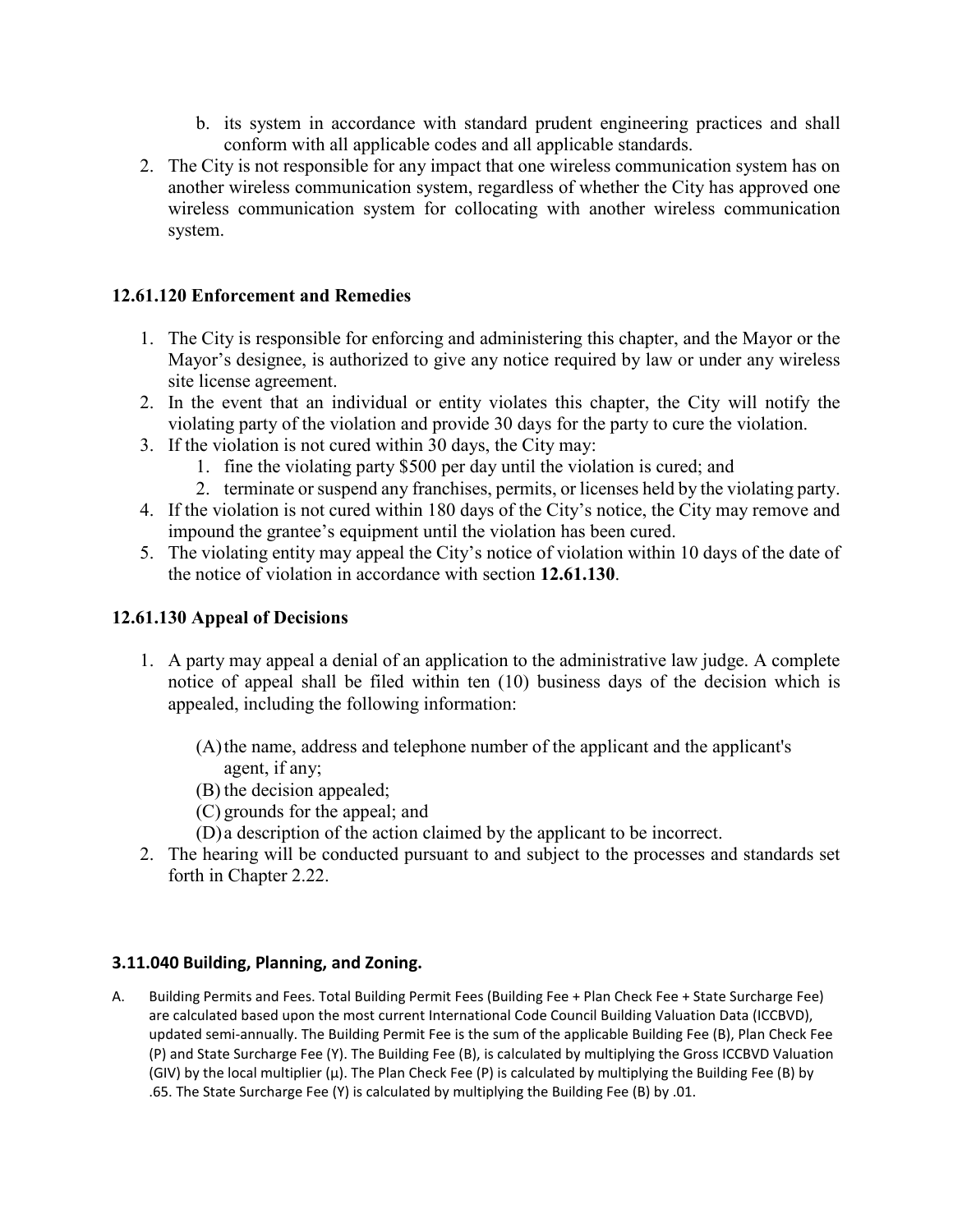Building Permit Fee = Β + Ρ + Υ

 $B = \mu \times G$ IV

 $P = B \times .65$ 

Υ = Β x .01

GIV = Σ [(gross square footage of each ICCBVD building valuation type)(ICCBVD value for that building valuation type) + (gross square footage of that ICCBVD building valuation type)(ICCBVD value of that building valuation type) + ... (same calculation for gross square footage of each separate building valuation type)]

Building Fees and Plan Check Fees entitle the applicant to an initial review and two subsequent reviews without additional charge. Plan Check Fees are due at time of building permit application. Building Fees and State Surcharge Fee are due prior to issuance of permit. All fees are non-refundable.

Certain routine or simple projects are eligible for an over-counter flat fee, in lieu of a calculated fee, as detailed in the chart below.

#### **Other fees:**

| Consultant fees (expedited, complicated, or unusual structures or projects) | City's actual cost  |
|-----------------------------------------------------------------------------|---------------------|
| Additional hourly fees (beyond three reviews)                               | \$56.00/hour        |
| Inspection re-fee                                                           | \$56.00             |
| Commencing construction prior to issuance of permit                         | additional 100% of  |
|                                                                             | <b>Building Fee</b> |

#### **Over the Counter Flat Fees:**

| Demolition permit (per building)                           |                     |
|------------------------------------------------------------|---------------------|
| Commercial demolition                                      | \$60.00             |
| Two-family or more                                         | \$60.00             |
| Single family/accessory building                           | \$30.00             |
| Interior demo (plans and inspection required)              | \$20.00             |
| Sign permits (not including electrical work, if needed)    |                     |
| <b>Building mounted</b>                                    | \$100.00            |
| Freestanding (ground, pole, monument, etc.)                | \$200.00            |
| Billboard (off-premises sign)                              | \$500.00            |
| <b>Other fees</b>                                          |                     |
| 3 <sup>rd</sup> and subsequent business license inspection | \$50.00/appointment |
| Certificate of Occupancy inspection                        | \$300.00/occurrence |

B. Impact Fees. Impact fees are applicable if construction attributable to new growth is taking place within the specific fee's service area.

| <b>Culinary water impact fee</b> |                                      |
|----------------------------------|--------------------------------------|
| 3⁄4" meter                       | \$733.00                             |
| 1" meter                         | \$1,557.00                           |
| 1.5" meter                       | \$5,690.00                           |
| 2" meter                         | \$7,611.00                           |
| 3" meter                         | \$16,664.00                          |
| 4" meter                         | \$28,558.00                          |
| 6" meter                         | \$46,676.00                          |
| Other meter connection           | \$733.00/ERC, determined by director |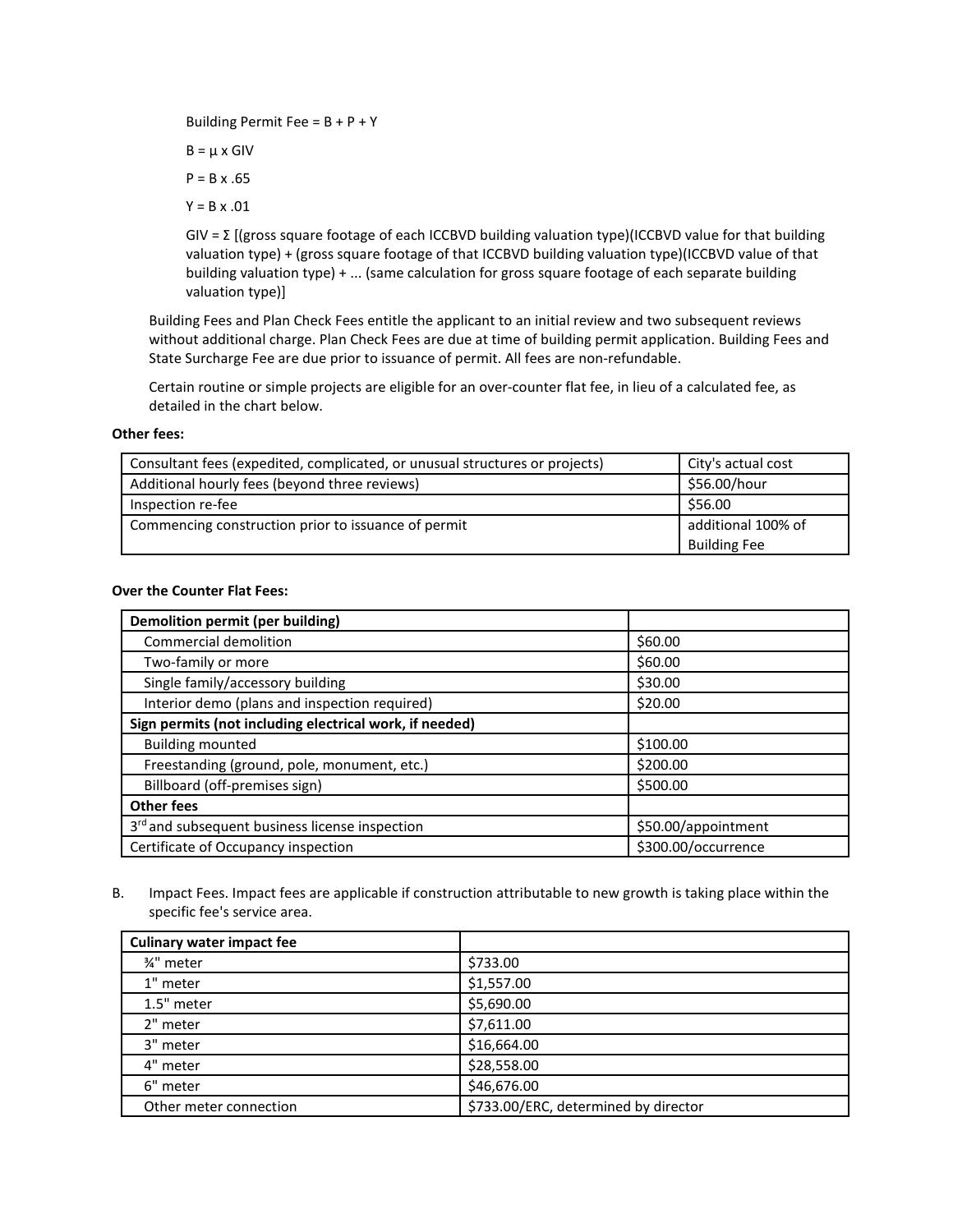| Sanitary sewer impact fee (meter size) | <b>City multiplier</b> | Impact fee  |
|----------------------------------------|------------------------|-------------|
| 3⁄4" meter                             | 1.00                   | \$1,063.00  |
| 1" meter                               | 2.12                   | \$2,259.00  |
| 1.5" meter                             | 7.76                   | \$8,252.00  |
| 2" meter                               | 10.38                  | \$11,038.00 |
| 3" meter                               | 22.73                  | \$24,167.00 |
| 4" meter                               | 38.96                  | \$41,417.00 |
| 6" meter                               | 63.68                  | \$67,694.00 |

| Parks impact fee | Fee per household |
|------------------|-------------------|
| Single-family    | \$1,677.00        |
| Multi-Family     | \$1,608.00        |

#### C. Fire Marshal Inspections.

| <b>Automatic sprinkler systems</b>            |                                            |
|-----------------------------------------------|--------------------------------------------|
| Up to 8,000 square feet                       | \$150.00                                   |
| Over 8,000 square feet                        | \$300.00                                   |
| Third and any subsequent submittal            | 40% of prior fee                           |
| Clean agent systems/hood systems/paint booths | \$200.00                                   |
| Fire alarm systems                            |                                            |
| Up to 5,000 square feet                       | \$120.00                                   |
| Over 5,000 square feet                        | \$300.00                                   |
| <b>Tent and membrane structures</b>           |                                            |
| Up to 700 square feet                         | \$120.00                                   |
| Over 700 square feet                          | $$120.00 + ($0.02/additional square feet)$ |
| <b>State licensed healthcare</b>              |                                            |
| Day care facility (6 or less children)        | \$29.00                                    |
| Day care facility (7 or more children)        | \$58.00                                    |
| Group homes, offices                          | \$58.00                                    |
| Counseling services/group therapy             | \$58.00                                    |
| Nursing home facility                         | \$116.00                                   |
| Greater than 10,000 square feet               | Additional \$300.00                        |
| <b>Fuel tanks</b>                             |                                            |
| 1-2 tanks installed/removed                   | \$250.00/site                              |
| Additional tanks (3+)                         | \$200.00/tank                              |
| Re-inspection fee                             | \$100.00                                   |

#### D. Planning and Zoning Fees.

| <b>Allowed Use Applications</b>                    | \$150.00                 |
|----------------------------------------------------|--------------------------|
| <b>Conditional Use Applications</b>                | $$600.00 + $10.00/$ unit |
| <b>Subdivision and Platting</b>                    |                          |
| Predevelopment review                              | \$50.00                  |
| Plat                                               | $$1000.00 + $20.00/$ lot |
| Recording fees                                     | At City's cost           |
| Vacating, altering, or amending a subdivision plat | \$1000.00                |
| <b>Development Review</b>                          | \$500.00                 |